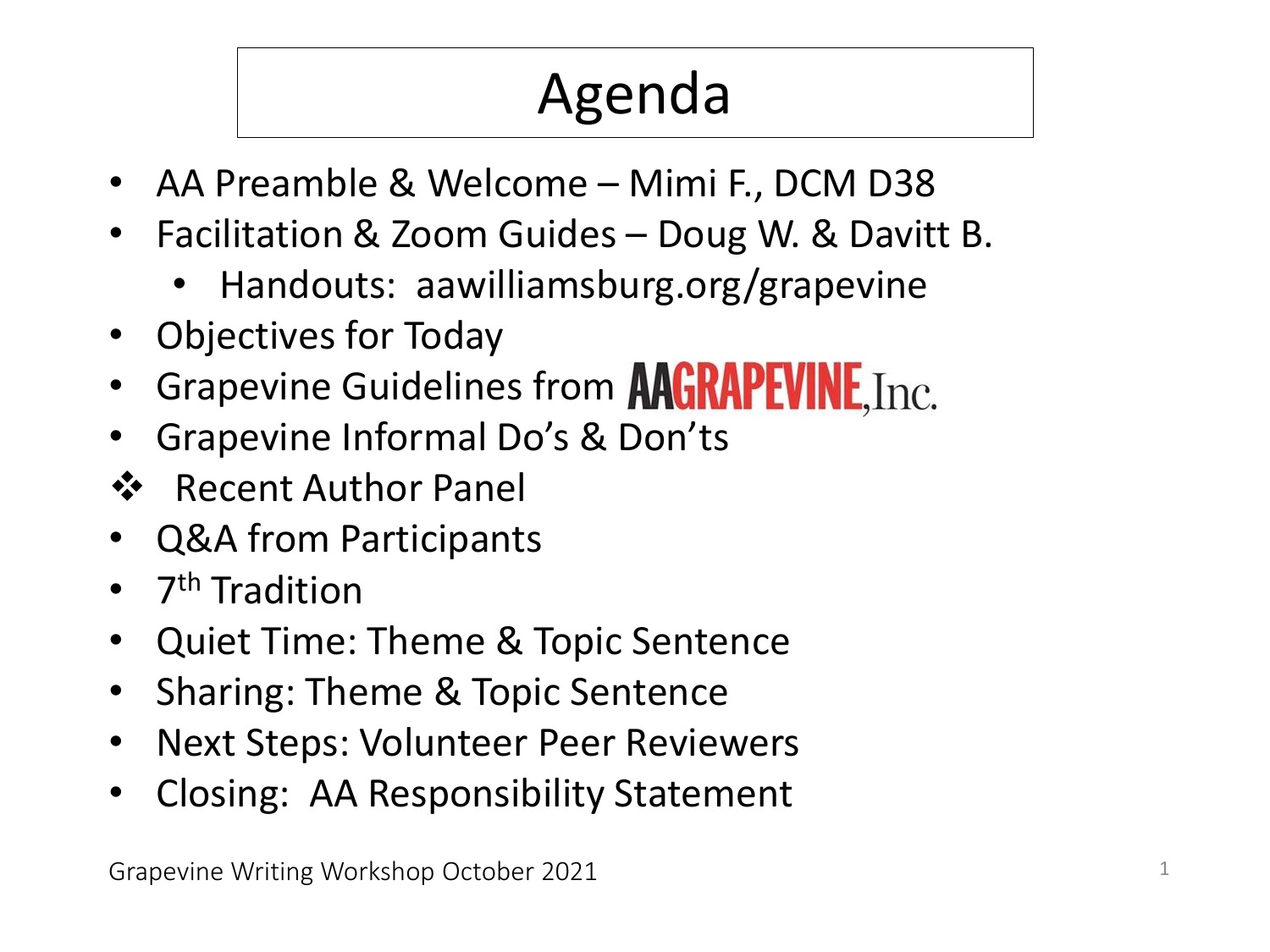## Published Guidelines

- Source: **AAGRAPEVINE**, Inc.
- Look at recent issues
- Speak to your experience
- Selected by staff consensus
- No poetry, songs, tributes
- Any length. Suggested: 300 1800 words
- ~Five months from submission to publication
- Jokes, cartoons, photos are fine
- Submitting to GV: see the handout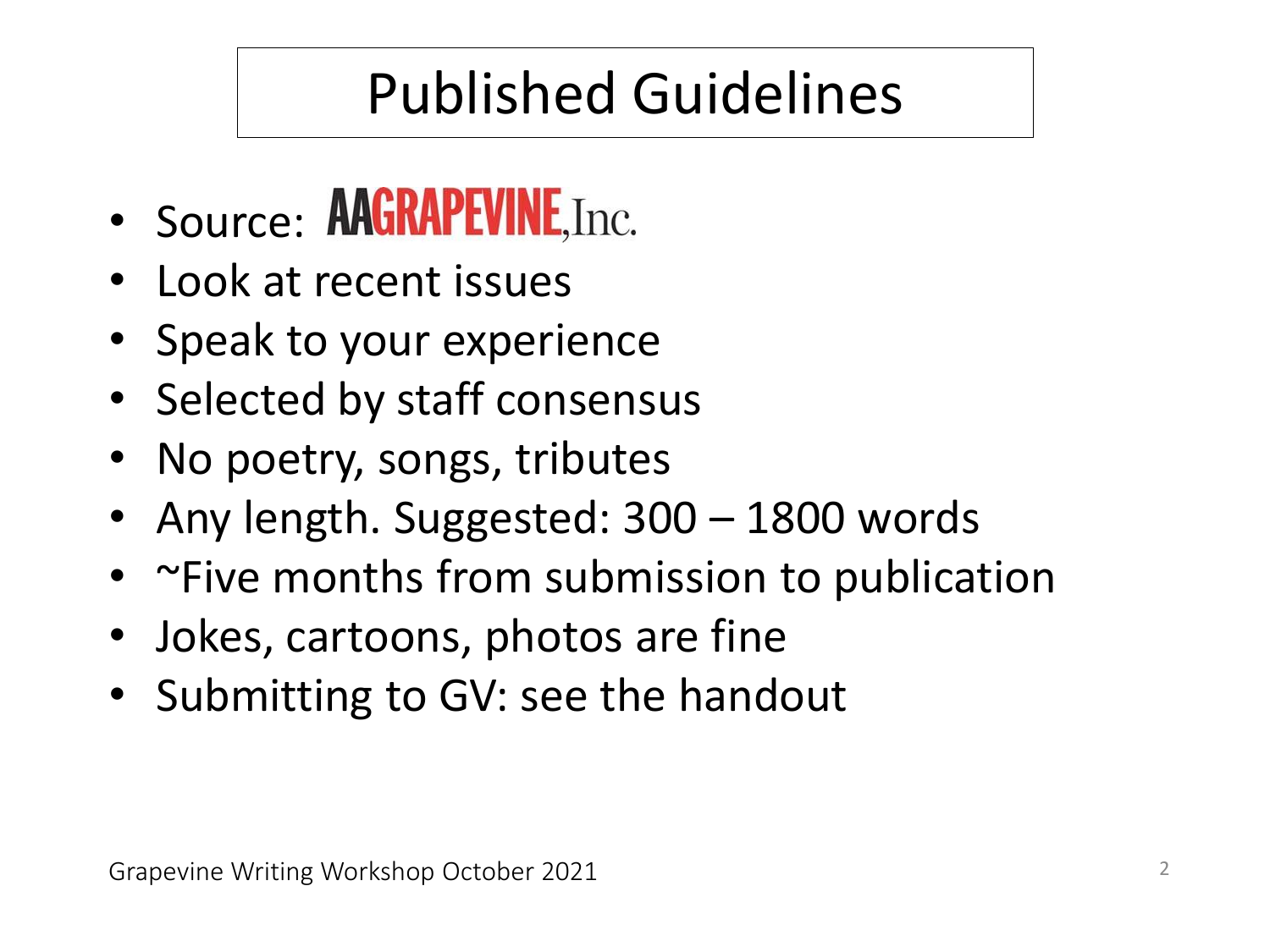## Do's and Don'ts

#### **Do:**

- Speak the "Language of the Heart" in *your* voice
- Select a main point, build story around it
- Specifics are good: location? event? people?
- Use universal AA clichés, slogans, principles
- Share, don't teach
- Set it aside after writing
- Read it aloud and have it read back to you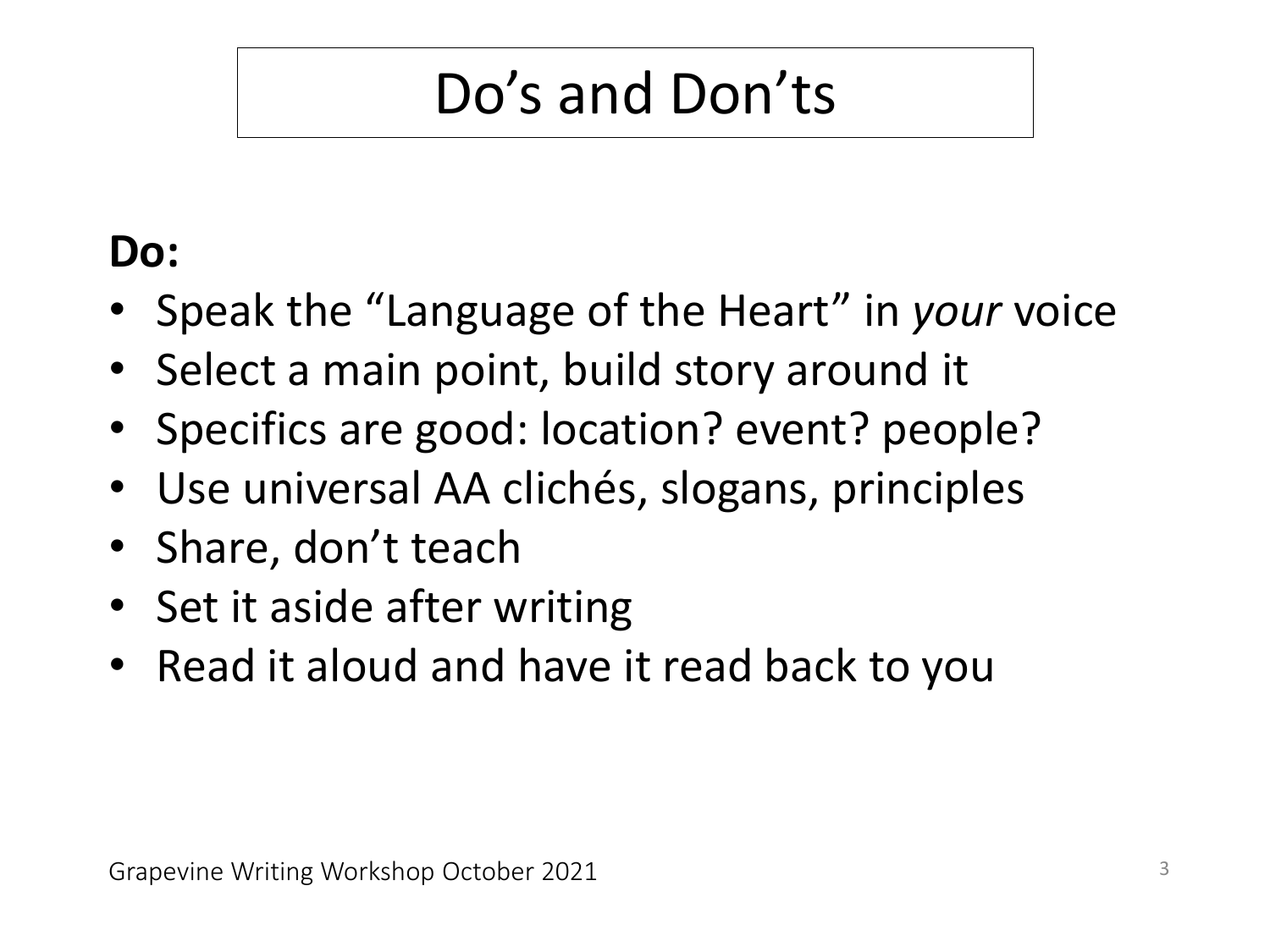### Do's and Don'ts

#### **Don't:**

- ….submit right away. Put it away for awhile
- ….exaggerate. Your story is great already
- ....use product names (like "Old Crow")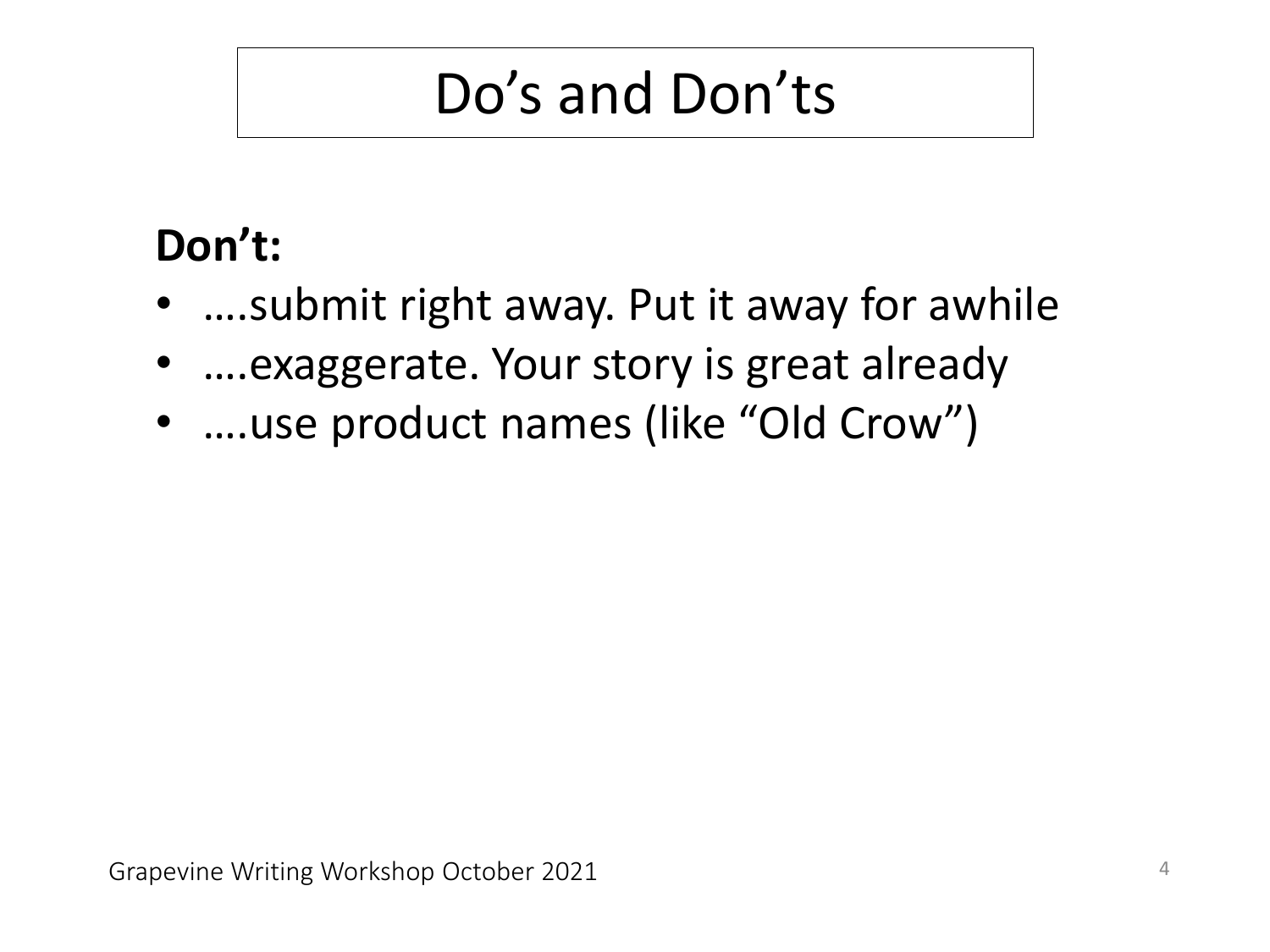### Do's and Don'ts

#### **Helpful Category Themes:**

- Steps & Traditions
- Seasonal
- Young, Old, New, Emotional Sobriety, Prisons, Spiritual Awakening, Service, Diverse Fellowship
- Jokes, photos, art, and letters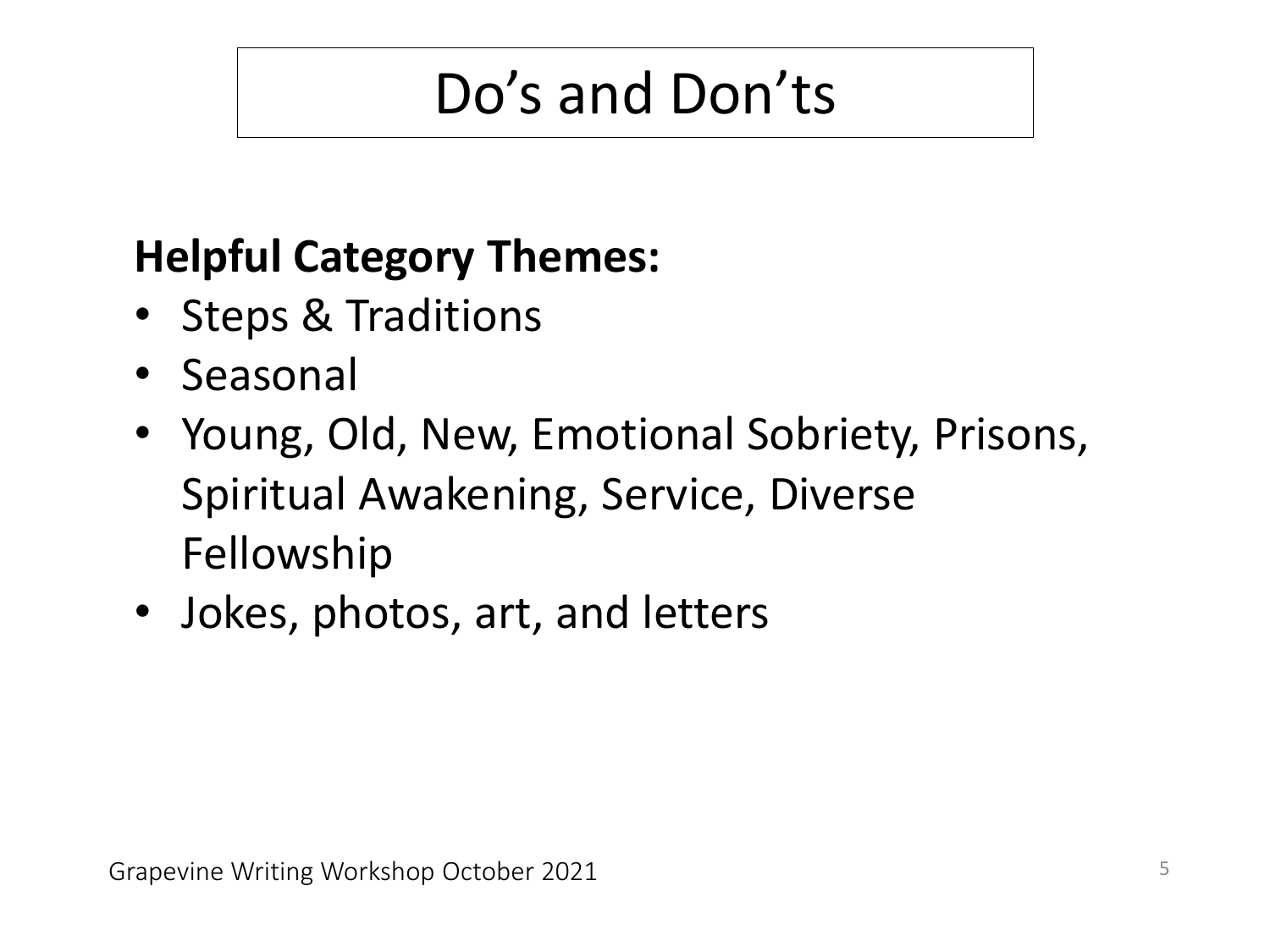### Author Panel

• Terrie S: September 2021

#### Participant Q&A

Grapevine Writing Workshop October 2021 **6** 6 and the United States of Grapevine Writing Workshop October 2021